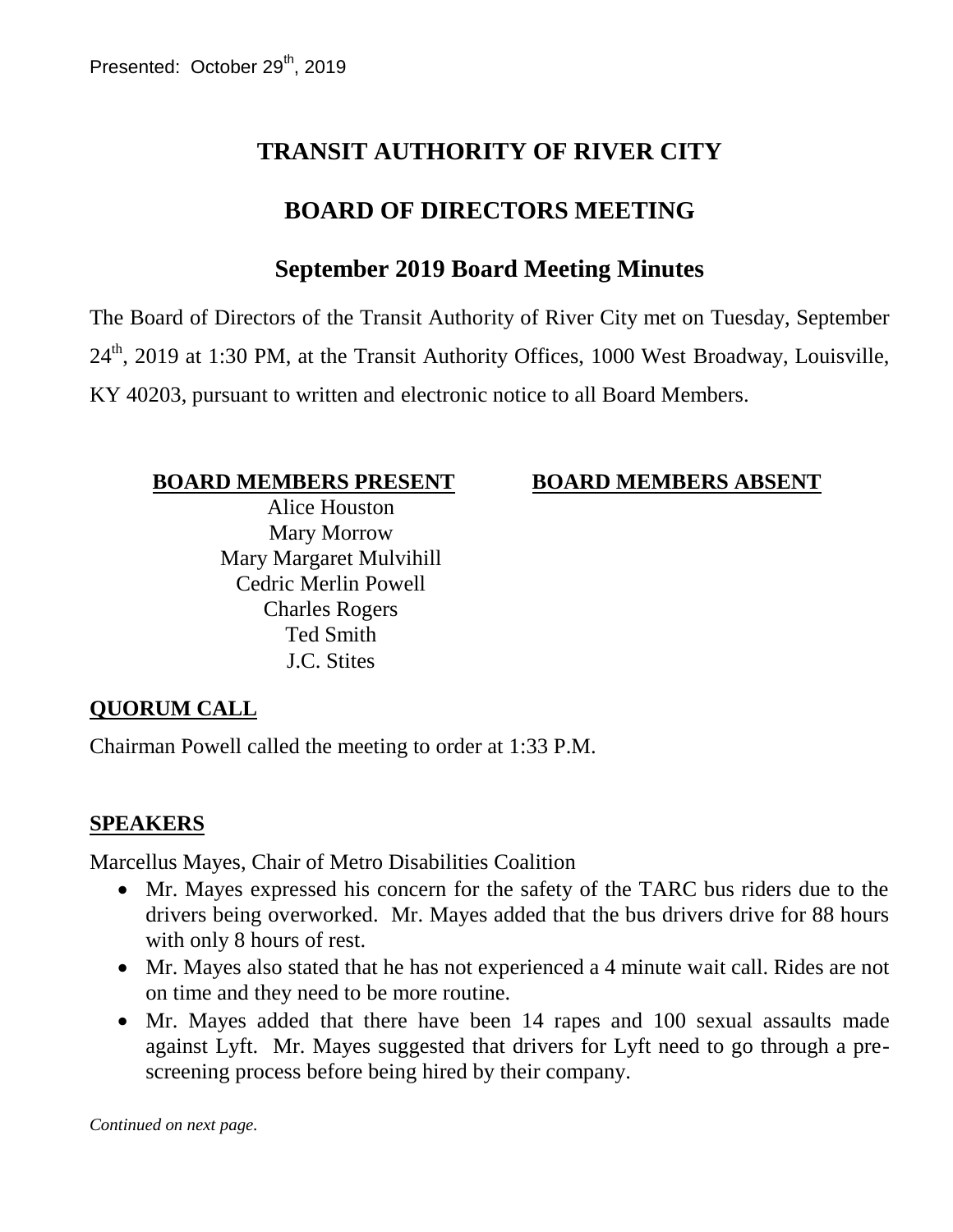Bill Wright, President of the Greater Louisville Council for the Blind

 Mr. Wright stated that he is surprised that there is not representation of a blind person for any of the major local groups in the Metro Louisville area.

Charlie Sims, TAAC Committee Chair

 Mr. Sims congratulated Wanda Henderson on the new paratransit contract that now includes handicapped individuals.

## **ADOPTION OF MINUTES**

The motion was duly moved, seconded and approved for the July and August 2019 Board Meeting minutes.

## **COMMITTEE REPORTS**

## **FINANCE / ADMINISTRATION**

## **Resolution 2019-40 2019 Contract Negotiations – TARC and ATU 1447**

A resolution approving a contract between TARC and Amalgamated Transit Union (ATU) Local 1447, for the period of September 1, 2019 through August 31, 2022.

 Mr. Risco added that TARC and the Union came into agreement after a day and a half. Wages will increase in the three years. Mr. Risco thanked the Union's Leadership, Mr. Theo Hamilton.

The motion was duly moved, seconded and approved.

## **Resolution 2019-41 P-2695 Excess Workers' Compensation Insurance Policy**

A resolution authorizing the Executive Director to enter into an insurance policy with Arch Insurance Company for the 2019/2020 policy year.

 Mr. Risco stated that the contract with Arch Insurance Company will ensure medical benefits for all TARC employees. The current contract with The UnderWriters Group will expire August  $31^{st}$ .

The motion was duly moved, seconded and approved.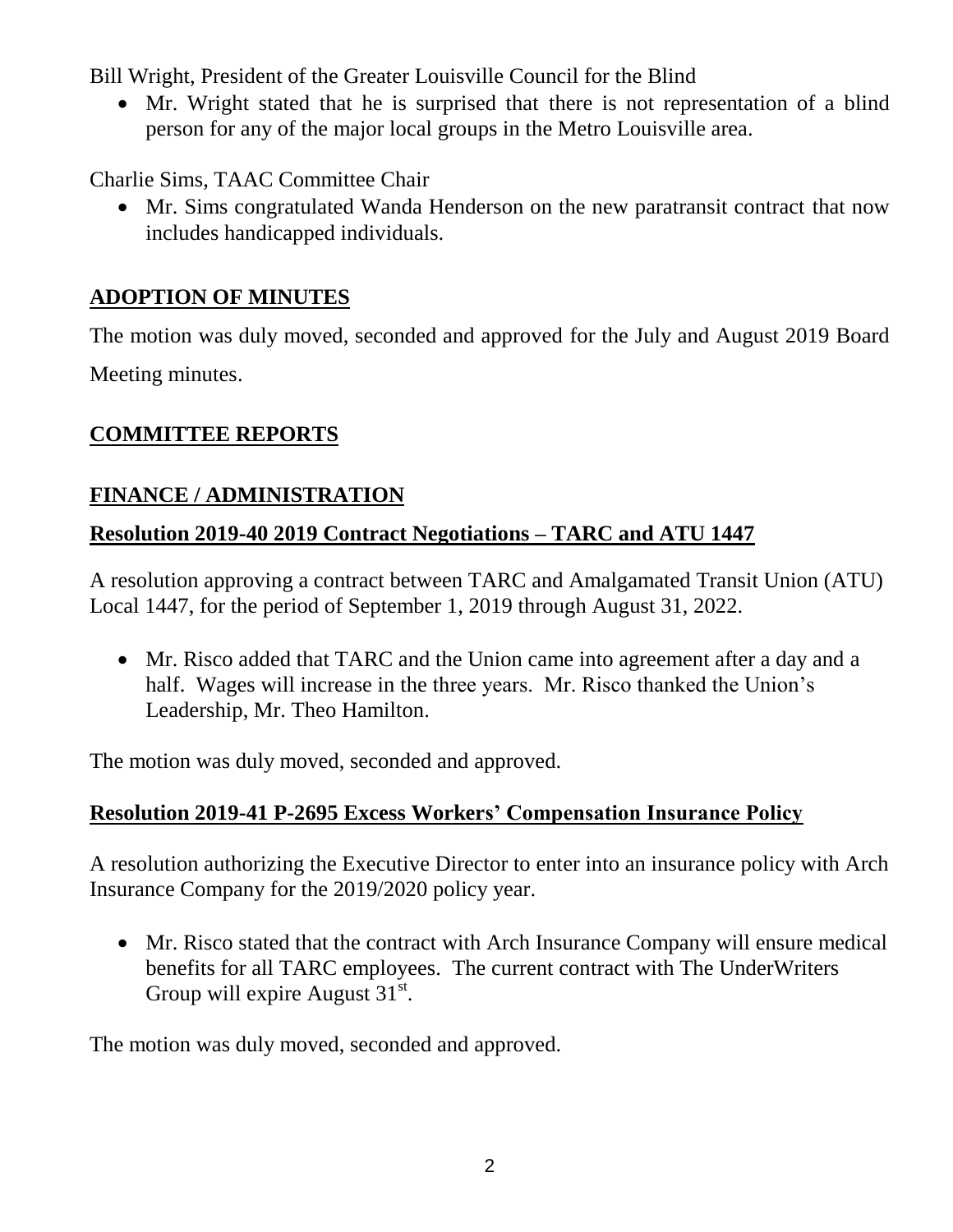## **Resolution 2019-42 Ferdinand L. Risco, Jr., Executive Director**

A resolution authorizing the Human Resource Department to increase the Executive Director Ferdinand L. Risco, Jr's pay to an annual starting salary of \$190,000 retro back to April 21, 2019 based on the agreed annual starting salary for the Executive Director.

• Chairman Powell stated that Mr. Risco's compensation was reviewed. We want to ensure Mr. Risco receives compensation for his transition to Executive Director. As of to date, Mr. Risco has not received compensation.

The motion was duly moved, seconded and approved.

## **Resolution 2019-43 Fire Extinguishers**

A resolution authorizing the Executive Director to award a one (1) year extension to Choate Fire Protection for Fire Extinguishers at an amount not to exceed \$10,000.00 for a one year term.

 Mr. Risco stated that after placing a bid to nine potential vendors only one vendor responded, Choate Fire Protection. We are asking to go into contract for a one year extension with Choate Fire Protection.

The motion was duly moved, seconded and approved.

## **Resolution 2019-44 Small Passenger Vehicles**

A Resolution authorizing the Executive Director to enter into one contract with Superior Van and Mobility, and two contracts with Heritage Ford Inc., for P-2780 Small Passenger Vehicles.

- Mr. Risco explained that Resolution 2019-44 is to enhance mobility for handicapped individuals. The Authority acts on behalf of 5310. We are asking to go into contracts for three years with Superior Van Mobility and two years with Heritage Ford, Inc.
	- o Mr. Rogers inquired what the 5310 program is.
- Mr. Risco responded that the 5310 program is a code federal regulation. This is funding of small, non-urbanized operations. The FTA grants funding and the Committee makes recommendations of funding. In addition, we received great accommodations regarding our program. The Contract Award Summary illustrates an individual line contract for each type of vehicle.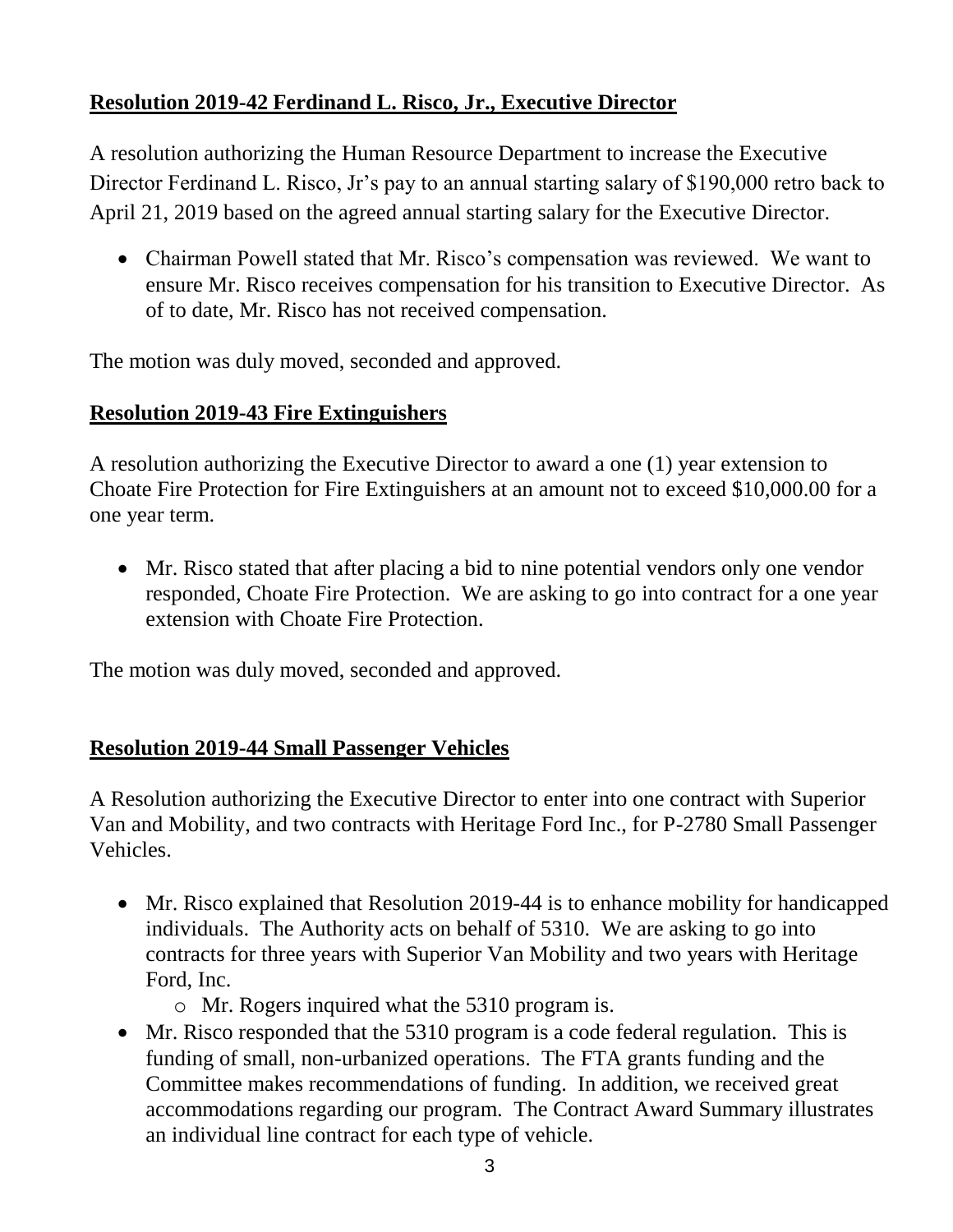The motion was duly moved, seconded and approved.

#### **Resolution 2019-45 Police Services**

A resolution authorizing the Executive Director to award a one (1) year extension to Off Duty Police Services Inc. for Police Services at an amount not to exceed \$1,000,000 for a one year term.

 Mr. Risco stated that Resolution 2019-45 is a continuation of existing contracts for another year for off duty police officers. These officers will respond to calls for visual inspections, interaction with customers and provide ride checks. We have received six to eight requests from operators to have off duty police officers ride along when they are driving in certain areas. Having patrol in certain areas enables us to respond more rapidly. We stand by our Drive Safe, Ride Safe and Be Safe system.

The motion was duly moved, seconded and approved.

#### **Resolution 2019-46 P-2406 Paratransit and other Contracted Transportation Services**

The Executive Director is hereby authorized to approve a four (4) month contract extension with Yellow Cab/Procarent from October 1, 2019- January 31, 2020 for a total not to exceed \$2,400,000 and a six (6) month contract extension with First Transit from October 1, 2019-March 31, 2019 for a total not to exceed \$4,800,000.

 Mr. Risco stated that Resolution 2019-46 is to provide excellent response. We are extending our contract for four months with Yellow Cab and six months with First Transit. Our RFP contract will provide mobility services.

The motion was duly moved, seconded and approved.

## **Resolution 2019-47 CMAQ Program Funding**

A resolution authorizing the Executive Director to enter into an agreement with Commonwealth of Kentucky Transportation Cabinet for CMAQ Program funds in the amount of \$1,111,200 million.

• Mr. Risco stated that Resolution 2019-47 will bring money into the agency. CMAQ is funding for the Outer Loop area of Louisville. This funding will provide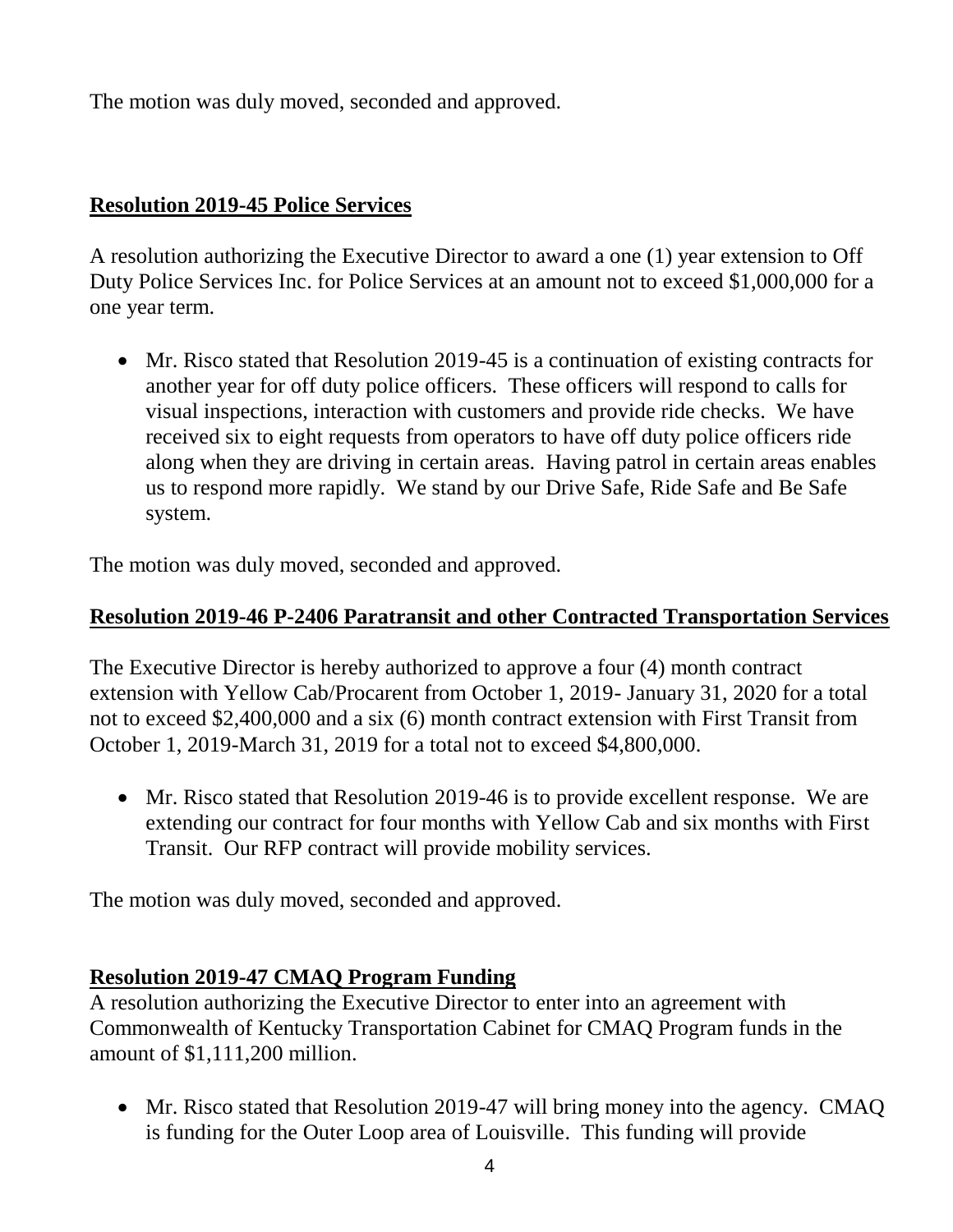improved mobility for the business area. After conducting research, we discovered that there are plenty of jobs in the Outer Loop area and people will need access to transportation. We were awarded a \$1.1 million grant and we will match \$227,000.00.

- o Mr. Stites inquired if the expectation is ridership and services, what is the term of commitment?
- Mr. Risco responded that an analysis was conducted and we were able to see the benefits. Ridership is a projection and we know the traffic patterns and are able to see were jobs are located and were the job seekers are located. If for some reason this does not work, we will continue to tweak the program to ensure we are maximizing services. This 3-year program will demonstrate that it is a value to the community.
	- o Mr. Rogers inquired if this program is for paratransit also?
	- o Ms. Mulvihill inquired if old buses will be a part of this program?
- Mr. Risco responded that we will work with our maintenance department to ensure the older model buses are able to be on the road. Mr. Frantz and I continue to reach out for resources to discuss our fleet issues.
	- o Mr. Stites inquired about the recoup of investment.
- Mr. Risco stated that our fare box ratios are 13% to 14% and this number sometimes spikes to 15%. Revenue paying customers is up. We are removing transfers out of the system and fare box should improve. We will do our part for the community by enhancing hybrid and electric feet. We will utilize these when we can in an effort to get more vehicles off the road.

The motion was duly moved, seconded and approved.

## **Resolution 2019-48 Request for Transfer of COTA buses**

A Resolution authorizing the Executive Director to request and execute the transfer of seven (7) Gillig buses from the Central Ohio Transit Authority.

- Mr. Risco stated that we would love to purchase fleet. We identified a system that has better functioning fleet. We will pay back local interest for seven buses. It costs \$55,000.00 for each bus and the cost per electric fleet if \$840.00. We have seventy buses that are beyond their use of life. This transfer will allow us the opportunity to reduce aging fleet with seven newer buses. It will cost \$90,000.00 for the transfer.
	- o Chairman Powell asked what the average miles are and what kinds of impact will this have on our fleet. Will it be 200,000 to 250,000 fewer miles?
	- o Mr. Hobin answered that the transfer buses will be 100,000 miles per bus.
	- o Mr. Stites stated that this is great research. Utilizing electric buses for the future is a smart way to go.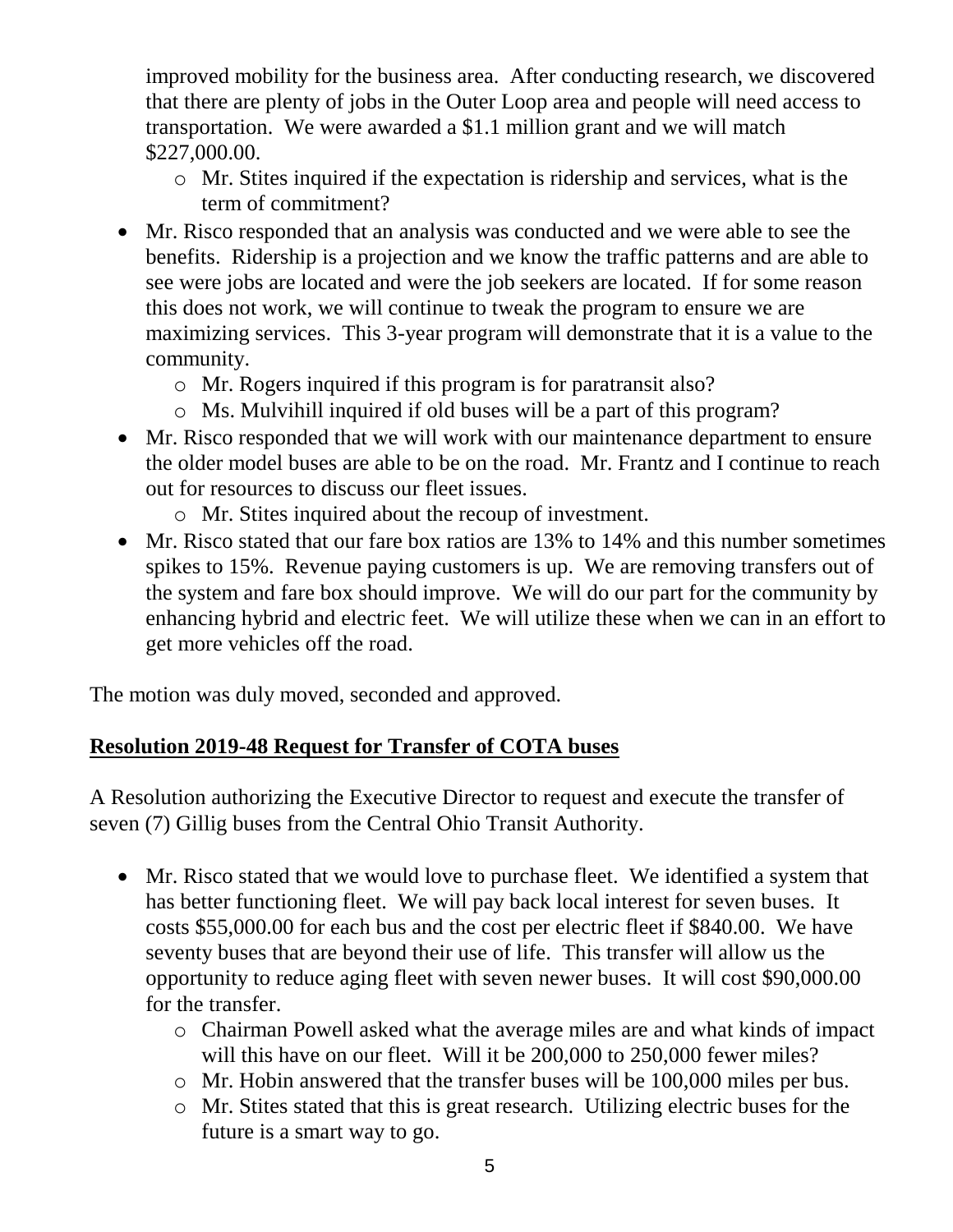- o Ms. Mulvihill inquired if there is an opportunity at the Federal level?
- Mr. Risco responded that he has spoken with delegates in Frankfort and with the FTA Acting Administrator about our fleet. We will have to find a local match if we do receive funding. They are receptive and we are optimistic that something will happen. We also met with the Secretary of Transportation's office and the hope is that something will resonate from these conversations. It is time for an investment in mobility. We have the largest electric fleet outside of California. We will purchase two more electric fleet.
	- o Mr. Stites asked what the return of investment is.
- Mr. Risco responded that we will be able to provide you with the return of investment once we have completed our Transit Asset Management plan.
	- o Mr. Rogers added that this is a great opportunity to bridge the gap.

The motion was duly moved, seconded and approved.

#### **Resolution 2019-49 Transit Strategy and Tactical Roadmap**

A resolution authorizing the Executive Director to enter into a six (6) month contract with Nimbus at an amount not to exceed\$160,000.00.

 Mr. Risco mentioned that TARC wants to communicate everything discussed during today's Board Meeting with the community. The question is, how do we do this? Mr. Risco stated that we would like to have an agreement with NIMBUS for 6 months to develop and implement TARC's 2020 Transit Strategy and Tactical Roadmap. Having this contract with NIMBUS will ramp up our awareness. We can get the message out during the Legislative session which is coming soon.

The motion was duly moved, seconded and approved.

#### **NEW BUSINESS**

#### FY19 Audit Financials

Scott Nickerson from Crow LLP gave an overview of the FY19 Audit Financials.

• Mr. Nickerson stated that we managed \$1 million dollars last year and the common challenge was on funding. The financial statements prepared by management are correct and are also in good standards. Based on the audit, no adjustments need to be made. We are in a \$4.2 million dollar deficit. Cash flow is positive. We are building policies and procedures for capital reserves.